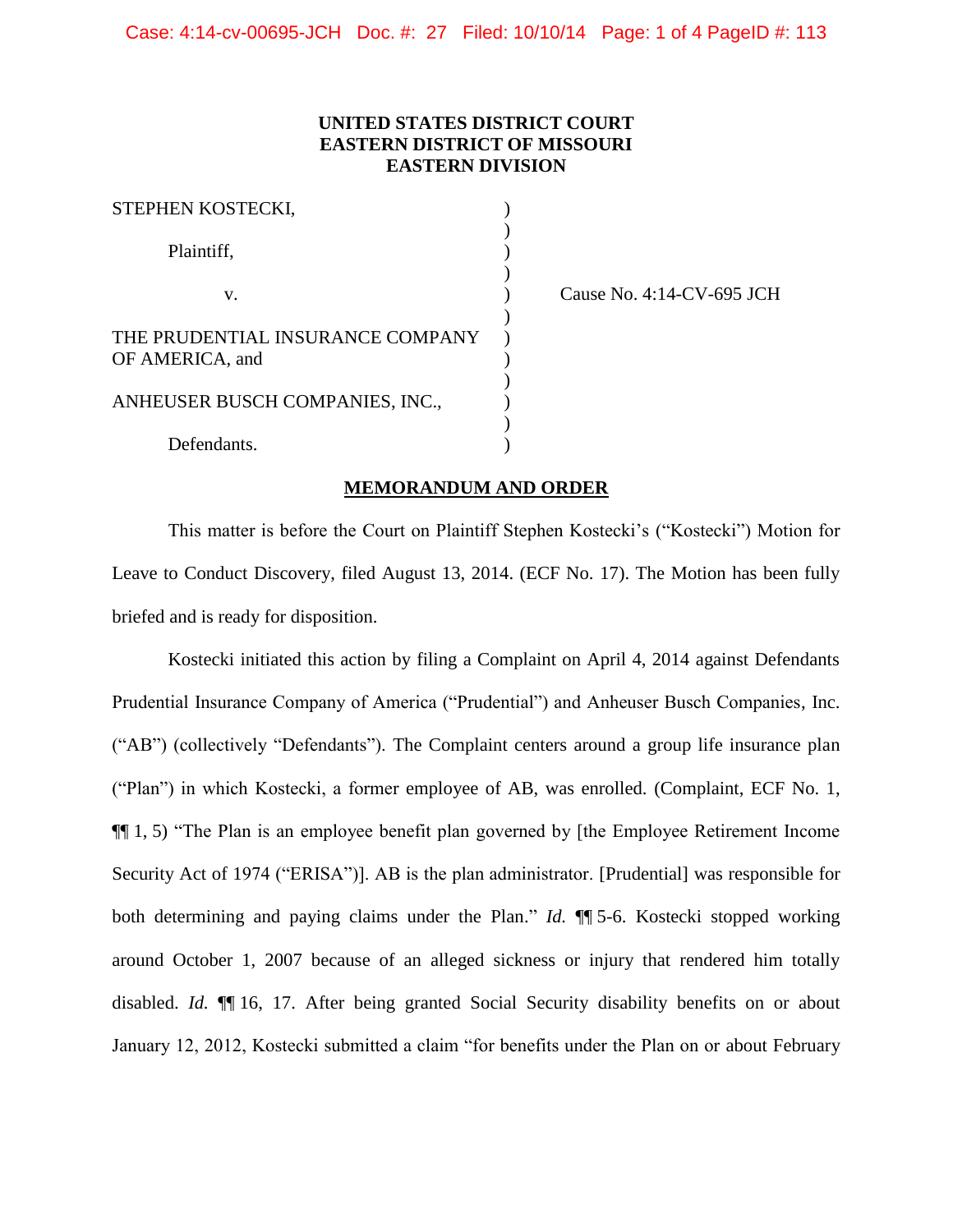18, 2012." *Id.* ¶¶ 19, 20. That claim was denied because it "was submitted beyond the 36 month deadline to do so." *Id.* ¶ 20.

Count 2 of the Complaint seeks recovery of the benefits Kostecki alleges he was incorrectly denied. (Complaint, ¶¶ 14-22). In addition to requesting review of the benefits denial, Kostecki alleges that Defendants acted wrongfully in ways that violated both the terms of the Plan and various provisions of ERISA. In Count 1, Kostecki alleges that "[t]he terms of the Plan provided require Prudential to give AB an Employee's Certificate to give each insured employee" and that "[n]either AB nor Prudential has provided [Kostecki] a copy of his Employee's Certificate as required by the plan." *Id.* ¶¶ 11, 12. Kostecki claims that this alleged failure gives rise to civil penalties. *Id.* ¶ 13. In Counts 3 and 4, Kostecki alleges that he is entitled to equitable relief under 29 U.S.C. § 1132(a)(3) because AB and Prudential violated various ERISA provisions and breached their fiduciary duties. *Id.* ¶¶ 23-41. In Count 5, Kostecki brings an equitable estoppel claim against the Defendants based on the allegation that they "materially misrepresented the terms of the Plan and misled [Kostecki] by failing ever to disclose, remaining silent with respect to, and/or intentionally concealing from [Kostecki], the Plan's 36 month notice requirement, despite a duty arising out of ERISA to disclose such crucial Plan information to [Kostecki]." *Id.* ¶ 43. In this Motion, Kostecki seeks discovery in relation to his equitable claims. (Support Memo, ECF No. 17-1, at 3).

When reviewing the denial of benefits under an ERISA plan, "the general rule is that review is limited to evidence that was before the administrator." *Atkins v. Prudential Ins. Co.*, 404 Fed. App'x 82, 84 (8th Cir. 2010) (internal quotation marks omitted). In other words, discovery of information outside of the administrative record is generally not allowed. As several district courts have noted, however, this limitation on discovery does not apply to claims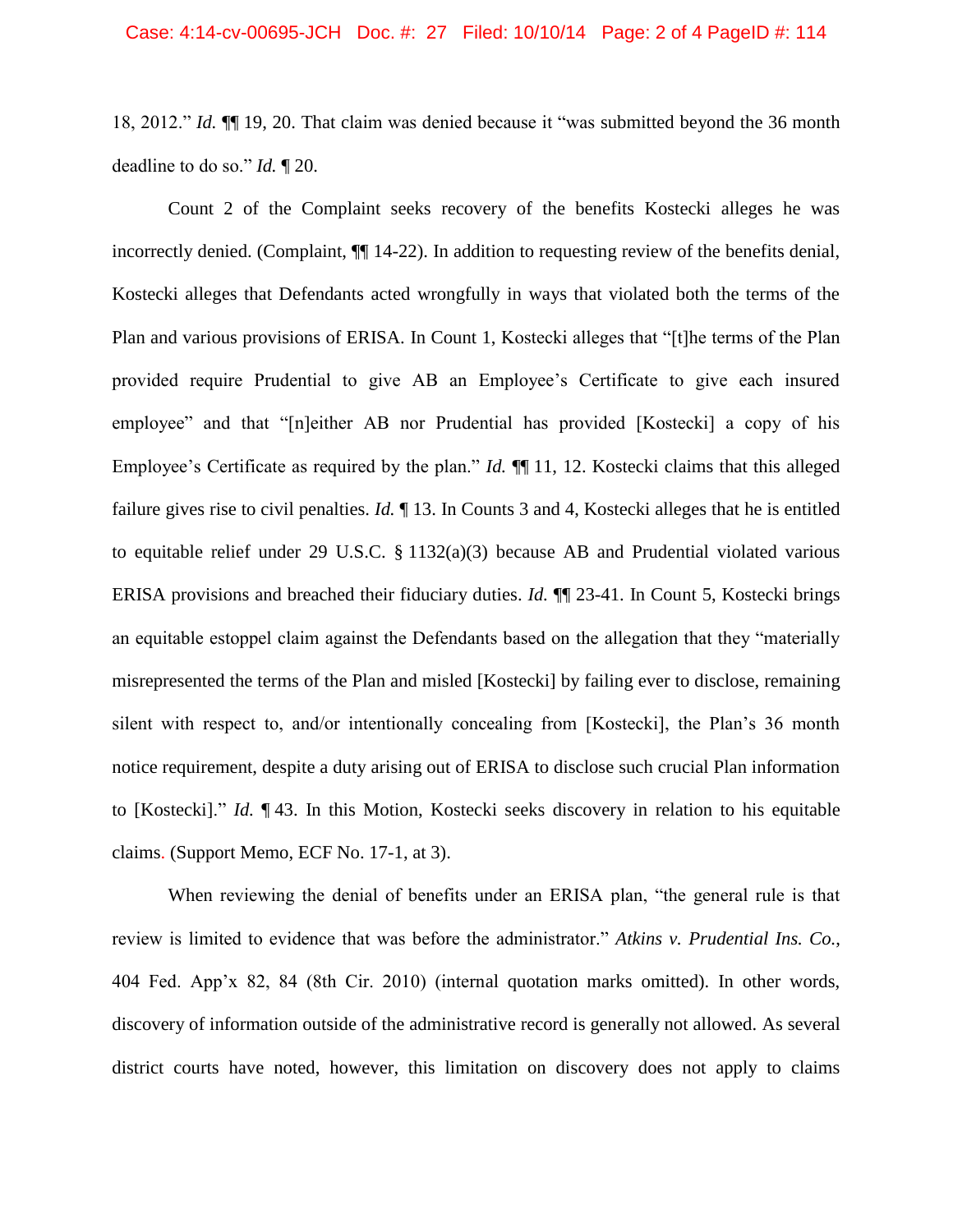involving ERISA plans when the claims are for equitable relief under  $\S 1132(a)(3)$  or for equitable estoppel. *E.g., Jensen v. Solvay Chems., Inc.*, 520 F. Supp. 2d 1349, 1355 (D. Wyo. 2007) ("Case law does not constrain discovery under ERISA § [1132](a)(3) actions."); *Vogel v. Anheuser Busch Companies, Inc.*, 2014 WL 3894497, at \*1 (E.D. Mo. Aug. 8, 2014) ("Vogel is entitled to limited discovery regarding his claims for civil penalties and equitable estoppel"). This is so because these types of actions "do not benefit from the administrative process." *Jensen*, 520 F. Supp. 2d at 1355 (relating to § 1132(a)(3)). Thus, discovery on ERISA-related equitable claims is to be "governed under traditional federal, circuit, and local procedure." *Id.* at 1356.

Kostecki has brought two claims under  $\S 1132(a)(3)$  and an equitable claim, which neither Defendant has sought to dismiss. In Count 3, Kostecki alleges that the Defendants failed timely to provide Kostecki a copy of the Summary Plan Description ("SPD"), in violation of 29 U.S.C. § 1024(b)(1), and that the SPD created is inadequate, in violation of 29 U.S.C. § 1022. (Complaint ¶ 26). In Count 4, Kostecki alleges that these and other actions constituted a breach of Defendants' fiduciary duties. (Complaint ¶¶ 34). In Count 5, Kostecki requests that the Court "equitably estop AB and Prudential from asserting that [Kostecki's] claim had to be submitted within 36 months" based on alleged misrepresentations and omissions made by the Defendants. (Complaint ¶ 46). For each claim, Kostecki seeks some form of equitable relief. These claims do not merely seek review of the Defendants' denial of Plan benefits. Instead, they are in a category of ERISA-related claims that warrants discovery outside the administrative record and in accordance with the scope of Fed. R. Civ. P. 26(b).